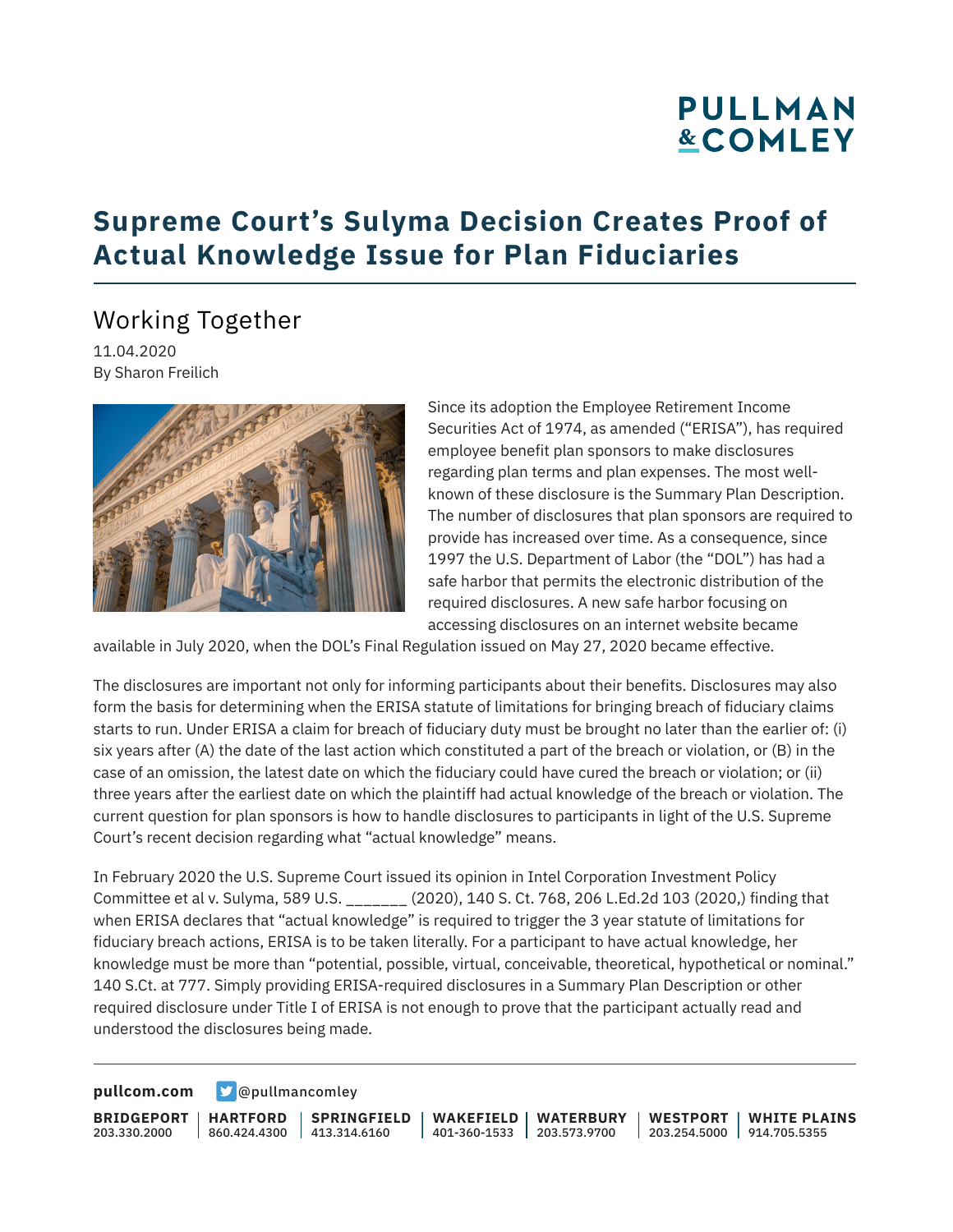#### Supreme Court's Sulyma Decision Creates Proof of Actual Knowledge Issue for Plan Fiduciaries

In the preamble to the Final Regulation concerning the new electronic disclosure safe harbor, the DOL cites Sulyma and notes that the regulation does not address issues such as whether a covered individual read, understood, or had actual knowledge of the contents of the covered documents accessed. It is beyond argument that it is in a participant's best interest to read and understand disclosures made regarding plan terms and investment alternatives. Accordingly, it would be prudent for plan fiduciaries to create a mechanism that strongly encourages plan participants to actually read disclosures and ask questions if they do not understand the disclosures. The fact that these mechanisms may also be used to prove actual knowledge, thus triggering the running of the statute of limitations, is an additional incentive for putting such mechanisms in place.

Sulyma suggests several ways to prove "actual knowledge." "Evidence of disclosure would no doubt be relevant, as would be electronic records showing that the [participant] viewed the relevant document[s] and evidence suggesting that the [participant] took action in response to the information contained in them." 140 S.Ct. at 779. Sulyma also notes that fiduciaries can contend that evidence of "willful blindness" supports a finding of "actual knowledge." The doctrine of willful blindness has been used by prosecutors in criminal actions. The Supreme Court extended the application of the doctrine to civil cases for patent infringement in Global-Tech Appliances, Inc. v SEB S. A., 563 US 754 (2011). In Global-Tech the Court noted that the federal appellate courts do not have a uniform standard for proving willful blindness, but the standards have the following common requirements: "(1) the defendant must subjectively believe that there is a high probability that a fact exists and (2) the defendant must take deliberate actions to avoid learning of that fact." 563 US at 769. Accordingly, the mechanisms adopted by plan fiduciaries to strongly encourage plan participants to read disclosures and ask questions if they do not understand the disclosures should be geared to establishing, where a participant denies reading the disclosure, that there is a high probability that the participant believed that plan disclosure documents contained specific information and then took deliberate actions to avoid accessing that information.

Below is a chart setting out the basic requirements of the safe harbor that has been in place since 2002, as modified by the Final Regulation, and the new safe harbor for providing retirement plan disclosures electronically. Both safe harbors provide for notices to participants (active and terminated entitled to benefits under the plan), retirees in pay status, beneficiaries and alternate payees ("Covered Individuals"). The updated 2002 safe harbor does not require affirmative initial notices to active employees who have effective access to electronic documents at work (often referred to as "Wired at Work" individuals), but in light of Sulyma plan sponsors may want to provide an initial notice to such individuals (see Chart below regarding initial notice requirements). Each notice requirement creates an opportunity for recipients to affirmatively acknowledge their receipt of the notice, comprehension of the notice, and their affirmative duty to review the disclosure referenced in the notice. When accessing an electronic disclosure, mechanisms can be added requiring the Covered Individual to specifically acknowledge review of the disclosure and comprehension of the information conveyed in the disclosure. Plan sponsors should confer with service providers and plan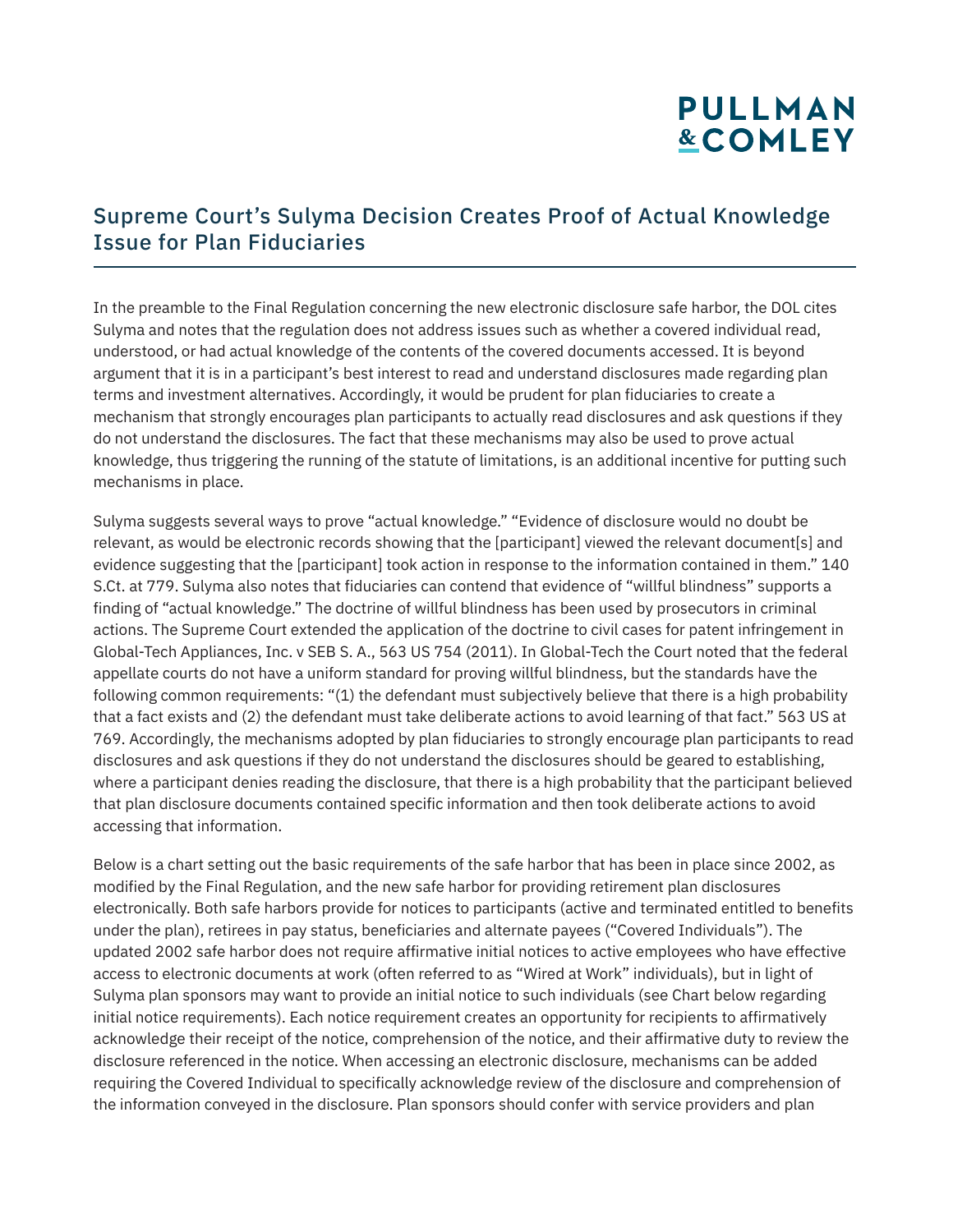#### Supreme Court's Sulyma Decision Creates Proof of Actual Knowledge Issue for Plan Fiduciaries

counsel about ways to adapt their disclosure procedures to address the Sulyma decision. **Safe Harbor Requirement** > 2002 Safe Harbor as modified in 2020 for Retirement and Welfare Benefit Plans > 2020 Alternate Safe Harbor for Retirement Plans Only **Covered Documents** > Documents that must be furnished to participants and beneficiaries under Title I of ERISA, except for documents that are furnished only upon request > Same but only applies to Retirement Plans **Covered Individuals** > Wired At Work Individuals > Individuals who do not satisfy Wired At Work Definition

> Affirmative Consent not required for Wired at Work Individuals > Wired At Work Individual

> Individuals who do not satisfy the Wired at Work Definition **Wired at Work Individual** > Participants who have effective access to electronic documents at any location where reasonably expected to perform their duties; and

> Who have access to employer's or plan sponsor's electronic information as an integral part of their duties > Participants who have an electronic address assigned by the employer for employment related purposes that include, but are not limited to, the delivery of covered documents **Individuals who are** *Not* **Wired at Work** > A participant, beneficiary or other individual entitled to covered documents who has provided Affirmative Consent to receiving such documents. > A participant, beneficiary or other individual entitled to covered documents provided the employer, plan sponsor or administrator has an electronic address such as an email address or smartphone number (or other internet-connected mobile computing device) at which the individual may receive a notice **Required Notice to Non-Wired at Work Participant before obtaining Affirmative Consent** > Can be provided in electronic or paper form with a clear and conspicuous statement covering the following:

> The types of documents to which consent would apply

- > Notice that consent may be withdrawn at any time
- > Procedures for withdrawing consent and updating the individual's email address

> Right to request and obtain a paper version of an electronically furnished document, free of charge

> Any hardware or software requirements for accessing and retaining documents > Not Applicable but see Initial Notification of Default Electronic Delivery and Right to Opt Out. **Affirmative Consent of Covered Individuals who are not Wired At Work** > Must affirmatively consent to receive documents electronically

> Covered individual must provide email address (mobile devices not included)

> Cover individual's consent must be in manner that reasonably demonstrates individual ability to access electronic documents > Not Applicable but see Initial Notification of default electronic delivery and right to opt out. **Required Notice After Obtaining Affirmative Consent** 

**> Only required if any hardware or software requirements for accessing documents change that create a material risk that the individual will be unable to access or retain electronic documents** > Notice must contain:

> Revised hardware and/or software requirements to access electronic documents

> Right to withdraw consent to receipt of electronic documents without charge

> Provide the pre-Consent Notice and give individual's ability to consent again to electronic delivery of documents > Not Applicable—but regulations establishes standards for internet website and requirements